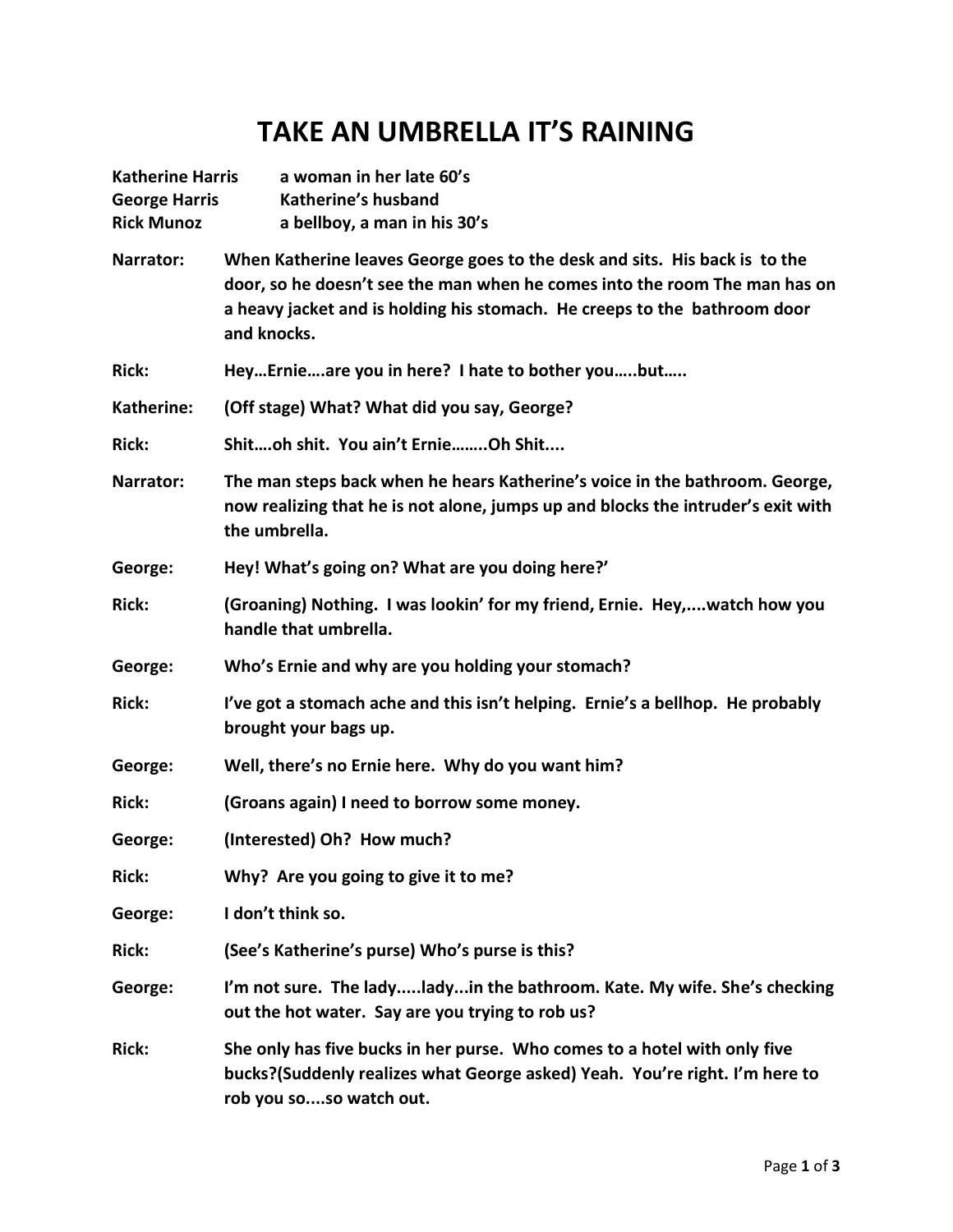| Narrator:    | The intruder puts a hand in the pocket of his jacket and thrusts it at George.                                                                                                                                                                 |
|--------------|------------------------------------------------------------------------------------------------------------------------------------------------------------------------------------------------------------------------------------------------|
| George:      | Really? Do you have a gun in there?                                                                                                                                                                                                            |
| <b>Rick:</b> | You got it old man. So don't do anything stupid. Where's your wallet?                                                                                                                                                                          |
| George:      | I don't know. I don't think I have one.                                                                                                                                                                                                        |
| <b>Rick:</b> | You don't know much of anything, do you?                                                                                                                                                                                                       |
| George:      | I know that's not a gun in your pocket.                                                                                                                                                                                                        |
| <b>Rick:</b> | How? You got X-ray vision?                                                                                                                                                                                                                     |
| George:      | (Chuckles) Well, of course not. That's silly.                                                                                                                                                                                                  |
| <b>Rick:</b> | Well it won't be silly when you find yourself with a hole in your chest.                                                                                                                                                                       |
| George:      | (Calmly) Oh, I don't think that's going to happen.                                                                                                                                                                                             |
| Narrator:    | George hooks the man's arm with the umbrella and a spoon falls to the floor.                                                                                                                                                                   |
| <b>Rick:</b> | Hey! What? Ohoh                                                                                                                                                                                                                                |
| George:      | Exactly. What's this? A 35-caliber spoon?                                                                                                                                                                                                      |
| <b>Rick:</b> | Okay! You win. What are you going to do?                                                                                                                                                                                                       |
| George:      | I don't know. Maybe we should ask Kate.                                                                                                                                                                                                        |
| Kate:        | (Enters) Ask me what? Oh, dear. What's going on?                                                                                                                                                                                               |
| George:      | What do you do when someone tries to rob you with a spoon?                                                                                                                                                                                     |
| Kate:        | I'm sure I don't know. Call the front desk, I suppose. What are you doing with<br>the umbrella, George?                                                                                                                                        |
| George:      | (Proudly) Saving your moneyI think.                                                                                                                                                                                                            |
| <b>Rick:</b> | Look, lady. This is nuts. I was looking for my friend, Ernie. Somebody told me<br>he was up hereand your husband thought I wanted to rob you.                                                                                                  |
| George:      | That's not true. I didn't just think it. He told me.                                                                                                                                                                                           |
| <b>Rick:</b> | Okay. Okaybut I didn't mean it. Look, I'm not thinkin' too good. My wife's<br>in Texas havin' a baby and I'm tryin' to get back to her. I found somebody to<br>drive me but I need to give him some money for gas. I tried to find Ernie first |
| George:      | I told him we didn't know any Ernie                                                                                                                                                                                                            |
| Katherine:   | But we do dear.                                                                                                                                                                                                                                |